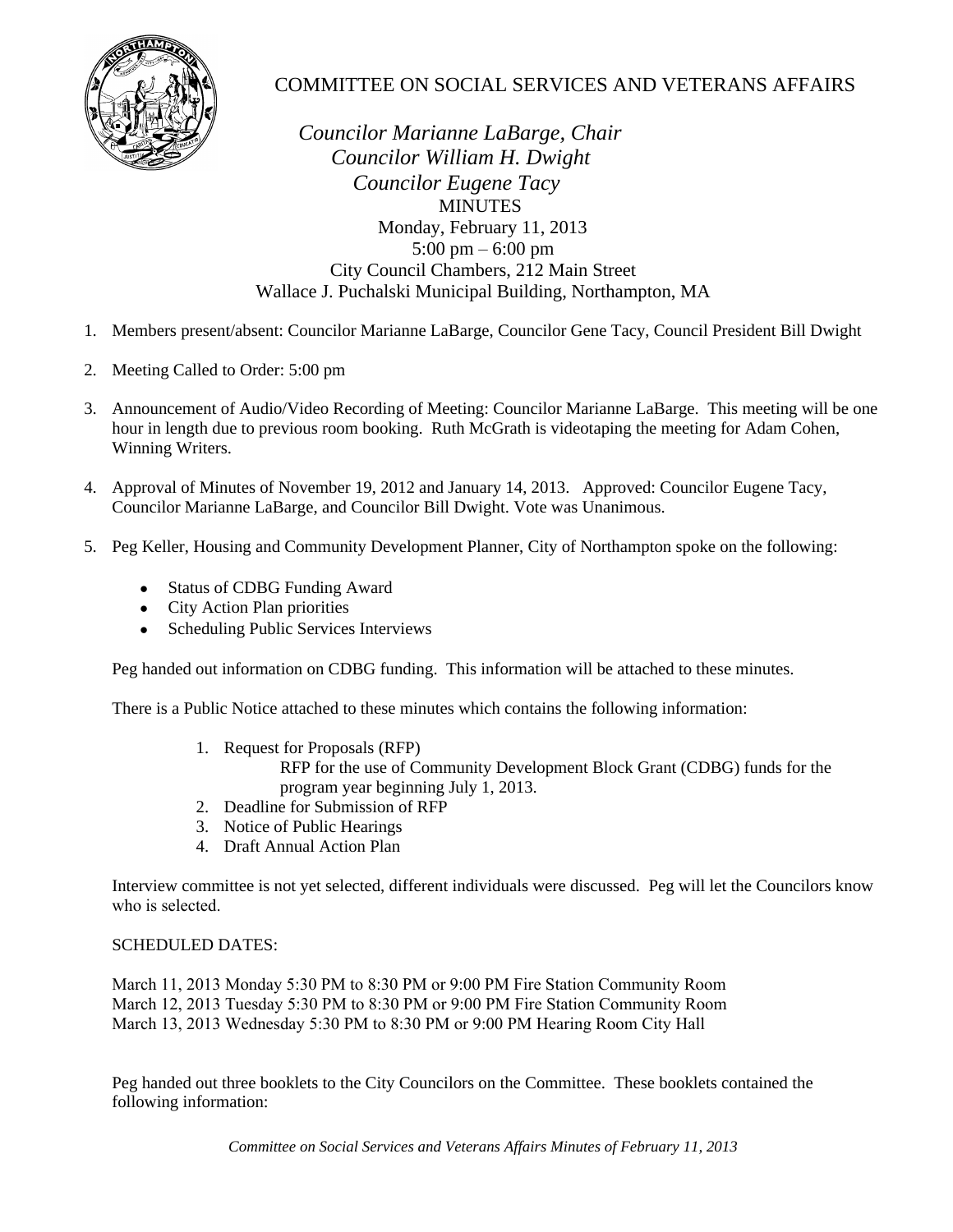A. Consolidated Annual Performance and Evaluation Report:

- 1. Executive Summary
- 2. Affordable Housing
- 3. Addressing Homelessness Narrative
- 4. Housing and Homeless Priority Needs
- 5. Housing and Homeless Collaborative Efforts
- 6. Northampton Housing Authority Activity
- 7. Public Facilities Priorities
- 8. Public Infrastructure Priorities
- 9. Economic Development Activity
- 10. CDBG-R
- 11. Leveraged Resources

Project Summaries:

- 1. Infrastructure/Public Facilities/Economic Development/Housing/Public Services/Planning and Administration
- 2. Geographic Distribution
- 3. Fair Housing Activity/Lead Paint Abatement
- 4. Institutional Structure
- 5. Homeless Count Summary, Financial Summary Reports, Census Map, Legal Ad

The Consolidated Annual Performance and Evaluation Report Booklet will be kept in the Office of the Council Clerk.

Councilor Marianne LaBarge asked Peg Keller to explain what was happening in Amherst with CDBG funding. Councilor Tacy had mentioned concerns to Councilor LaBarge, and Councilor LaBarge notified Peg his concerns and of an article that was in the Gazette about Amherst's CDBG funds.

Peg explained that Amherst is in a different category. They have ebbed and flowed, as has Easthampton, over the years, they go directly to the state for the federal funds, and we still don't know why. We get it directly from the Feds, probably because we're a county seat, although usually it's for a population of 50,000 and over. Councilor Tacy found the articles extremely confusing, even after talking to the auditors. Peg responded that it's a formula based thing, and they always have. It's based on poverty levels and per capita income. Councilor Dwight added that Amherst is an abnormality due to the student population and the way they average into the income levels, making Amherst seem much poorer than they actually are. Councilor Tacy asked about the administrative costs coming out of the CDBG funding. Peg responded that many of those costs are no longer coming out. Many of the salaries are not CDBG funded any longer. There is a cap for administrative but no minimum. The FY13 CDBG award was \$588,403.00. The anticipated FY14 award is \$529,562.70, but this amount is not definite yet. For FY13 the Senior Center payment was \$311,621.00 and next year it will be \$145,613.00 and then it is off. The Senior Center was supposed to be 5 years but actually became 8 years.

Peg talked about Solder On and their project to construct units for Veteran's on the Veteran's Administration Campus in Leeds. The development will contain 60 units, 44 of those will be SRO's with a cooperative form of ownership. The remaining 16 units will be for women Veterans with children. The lease from the VA was granted for the maximum time period allowed – 65 years. Construction is anticipated to commence spring of 2013. Soldier On has completed a similr project in Pittsfield that won a "Door Knocker" award from HUD.